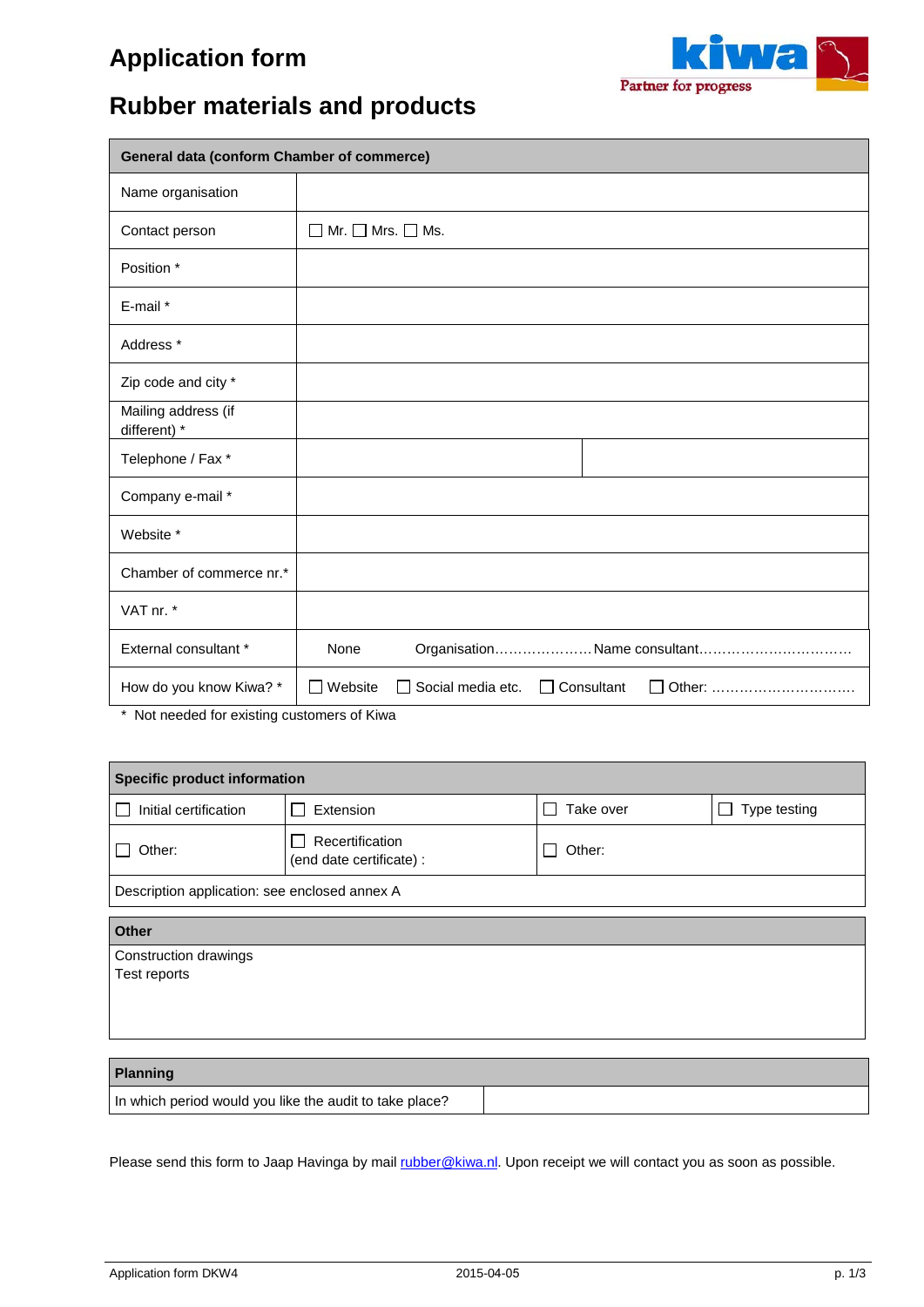# **Application form**



### **Rubber materials and products**

### **Annex A: Application form for Plastic piping systems: Rubber materials and products**

| Applicant is:  | $\Box$ product manufacturer $\Box$ compound manufacturer $\Box$<br>l distributor *<br>Certified according to ISO 9001 $\Box$ yes $\Box$ no ISO/TS 16949 $\Box$ yes $\Box$ |
|----------------|---------------------------------------------------------------------------------------------------------------------------------------------------------------------------|
| no<br>Date     |                                                                                                                                                                           |
| Nour reference |                                                                                                                                                                           |

### **1. Services** *(please tick all appropriate items)***:**

| <b>Water applications</b>                                                                                                                                                                                                                                        |                                                                                                                                   |  |                                  |        |                |                          |
|------------------------------------------------------------------------------------------------------------------------------------------------------------------------------------------------------------------------------------------------------------------|-----------------------------------------------------------------------------------------------------------------------------------|--|----------------------------------|--------|----------------|--------------------------|
| Cold<br>KIWA<br><b>EXAMPLE CONTAINS CONTINUES TO A SET A SET A SET ALMORE SET A SET A SET A SET A SET A SET A SET A SET A SET A SET A SET A SET A SET A SET A SET A SET A SET A SET A SET A SET A SET A SET A SET A SET A SET A SET A </b><br>Intermittantly hot |                                                                                                                                   |  |                                  |        |                |                          |
| KIWA <sup>S</sup> certificate(s) for rubber <b>products</b> (drinking water), BRL K17504<br>Continuously hot 70°C *                                                                                                                                              |                                                                                                                                   |  |                                  |        |                |                          |
|                                                                                                                                                                                                                                                                  | Cold<br>KOMO certificate(s) for rubber compound (non-drinking water), BRL 2013                                                    |  |                                  |        |                |                          |
|                                                                                                                                                                                                                                                                  | Intermittantly hot<br>KOMO certificate(s) for rubber products (non-drinking water), BRL 2013<br>Continuously hot 70°C / 75-95°C * |  |                                  |        |                |                          |
| KOMO certificate(s) for TPE compound (non-drinking water), BRL 2020-I                                                                                                                                                                                            |                                                                                                                                   |  |                                  |        |                |                          |
| KOMO certificate(s) for TPE products (non-drinking water), BRL 2020 - II                                                                                                                                                                                         |                                                                                                                                   |  |                                  |        |                |                          |
| KOMO certificate for rubber products (non-drinking water), BRL 5220                                                                                                                                                                                              |                                                                                                                                   |  |                                  |        |                |                          |
| NSF/ANSI 61 certificate(s) and listing for rubber<br>products (drinking water, USA)                                                                                                                                                                              |                                                                                                                                   |  | $\Box$ Cold water                |        | Hot water 60°C | Hot water 82°C           |
| DVGW testing for new DVGW certificate(s) for rubber products, W 534                                                                                                                                                                                              |                                                                                                                                   |  |                                  |        |                |                          |
| DVGW surveillance, new or existing DVGW certificate(s), W 534                                                                                                                                                                                                    |                                                                                                                                   |  |                                  |        |                |                          |
| Elastomerleitlinie approval<br>(drinking water, Germany)                                                                                                                                                                                                         | Cold water                                                                                                                        |  | Hot water 60°C<br>Hot water 85°C | rubber | Sulfur cured   | Peroxide cured<br>rubber |
| DVGW W270 approval (Growth of microorganisms on non-metallic surfaces)                                                                                                                                                                                           |                                                                                                                                   |  |                                  |        |                |                          |
| DM 174 approval for rubber products (drinking water, Italy)                                                                                                                                                                                                      |                                                                                                                                   |  |                                  |        |                |                          |
| Cold water<br>WRAS material approval (drinking water, UK)<br>Hot water                                                                                                                                                                                           |                                                                                                                                   |  |                                  |        |                |                          |
| Approvals or certificate(s) for rubber products (drinking water) in: (countries)                                                                                                                                                                                 |                                                                                                                                   |  |                                  |        |                |                          |
| MPA Testing & Surveillance (Fremdüberwachung) rubber products EN681-1                                                                                                                                                                                            |                                                                                                                                   |  |                                  |        |                |                          |
| <b>Gas applications</b>                                                                                                                                                                                                                                          |                                                                                                                                   |  |                                  |        |                |                          |
| Kiwa Gastec QA certificate(s) for rubber products (EN682 gas piping, fittings), KE 81                                                                                                                                                                            |                                                                                                                                   |  |                                  |        |                |                          |
| Kiwa Gastec QA certificate(s) for rubber products (EN549 gas appliances), KE 192                                                                                                                                                                                 |                                                                                                                                   |  |                                  |        |                |                          |
| <b>Industrial applications</b>                                                                                                                                                                                                                                   |                                                                                                                                   |  |                                  |        |                |                          |
| KIWA certificate(s) for rubber compound (industrial), BRL KQ17602                                                                                                                                                                                                |                                                                                                                                   |  |                                  |        |                |                          |
| KIWA certificate(s) for rubber products (industrial), BRL KQ17602                                                                                                                                                                                                |                                                                                                                                   |  |                                  |        |                |                          |
| <b>Food contact applications</b>                                                                                                                                                                                                                                 |                                                                                                                                   |  |                                  |        |                |                          |
| $\exists$ Kiwa certificate(s) for rubber <b>compound</b> (food contact)                                                                                                                                                                                          |                                                                                                                                   |  |                                  |        |                |                          |
| Kiwa certificate(s) for rubber products (food contact)                                                                                                                                                                                                           |                                                                                                                                   |  |                                  |        |                |                          |
| FDA approval, declaration of compliance rubber articles, 21 CFR 177.2600                                                                                                                                                                                         |                                                                                                                                   |  |                                  |        |                |                          |
| Dutch regulation for food contact of rubber ("Warenwet, Verpakkingen en gebruiksartikelen"), declaration of compliance                                                                                                                                           |                                                                                                                                   |  |                                  |        |                |                          |
| BfR XXI, declaration of compliance, food contact of rubber                                                                                                                                                                                                       |                                                                                                                                   |  |                                  |        |                |                          |

\* Please choose the appropriate item(s)